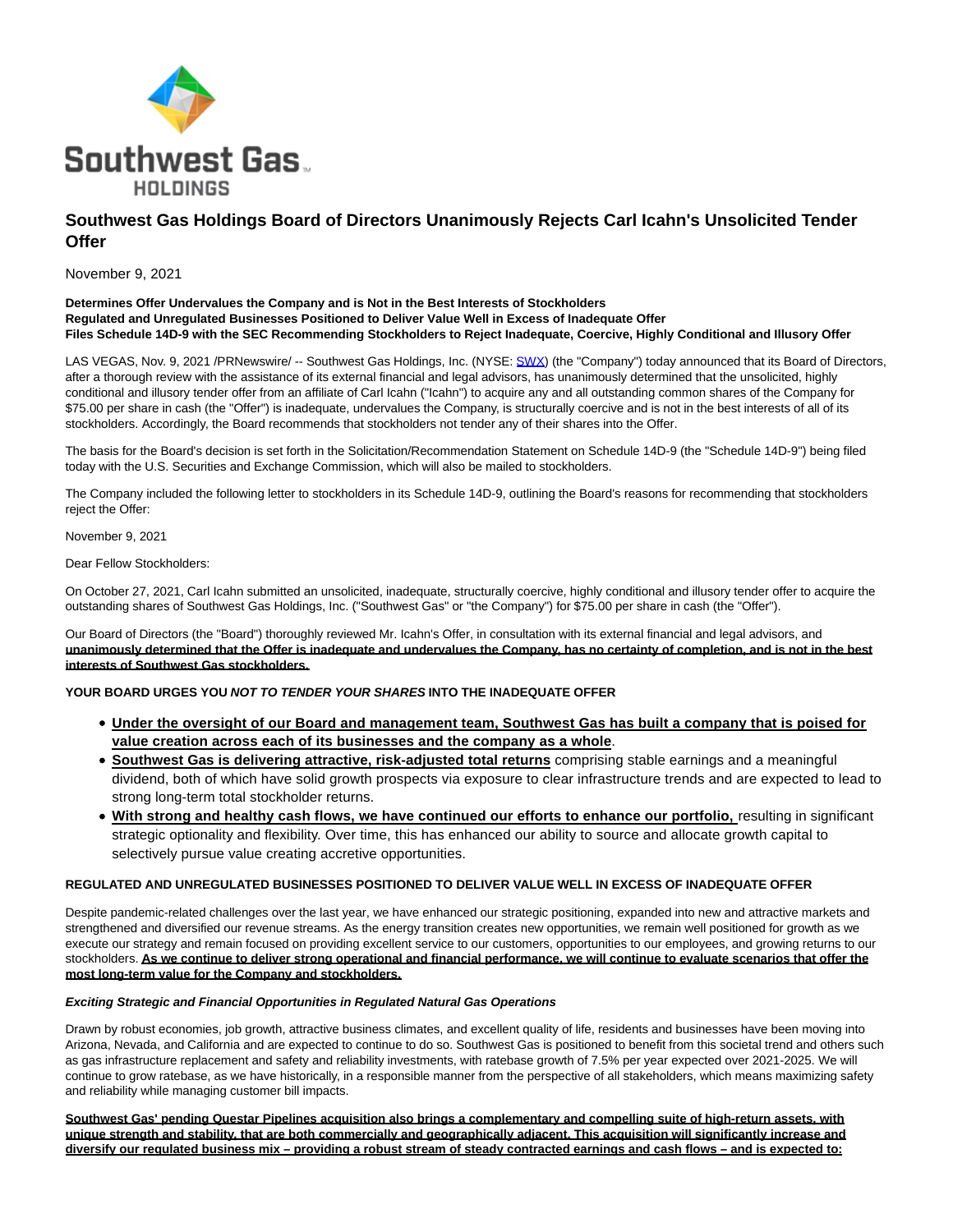- Significantly increase our optionality for the future of the Company by broadening our flexibility to source and allocate growth capital;
- Enhance our ability to continue paying a dividend at a target level of 55% to 65% of consolidated earnings;
- Be accretive to earnings in 2022—the first full year after the expected close; and
- Help us fund critical, forward-looking investments for continued effective growth.

## **High-Growth Unregulated Infrastructure Services Business to Benefit From Infrastructure Spending**

**Our unregulated utility infrastructure services business, Centuri, has nearly doubled its revenue over the last four years and has strong continuing growth potential.** Centuri is diversified across the U.S. and Canada with a blue-chip, attractive customer base composed of electric, gas and combination utilities and is poised for high growth and significant upside associated with infrastructure investment in the U.S. and Canada. **The recent acquisition of Riggs Distler (2021) follows the acquisition of Linetec (2018) and is expected to help accelerate Centuri's growth. The Riggs Distler transaction is just the latest in a series of actions that has contributed to positioning Centuri to serve the entire utility and infrastructure value chain nationally. Riggs Distler is expected to drive Centuri's expansion into the Northeast and Mid-Atlantic and is expected to be accretive to earnings in the first full year following its completion.**

## **YOUR BOARD UNANIMOUSLY RECOMMENDS THAT STOCKHOLDERS REJECT MR. ICAHN'S OFFER AND NOT TENDER YOUR SHARES, FOR THE FOLLOWING REASONS**

- **The Offer is Inadequate and Undervalues Southwest Gas.**
	- The Offer does not reflect Southwest Gas' strong track record of value creation and disregards the Company's compelling prospects for continued growth and the ongoing creation of sustainable, long-term stockholder value. The Board and management have been and will continue to be focused on optimizing the value of Southwest Gas' component businesses (which we expect will soon include Questar) as well as Southwest Gas as a whole and are focused on implementing plans that they believe will further drive stockholder value and relative stock price performance.
	- The Company's businesses continue to perform well, generating strong and healthy cash flows and enhancing our ability to source and allocate growth capital to selectively pursue value creating accretive opportunities – evidenced by the recent acquisitions of Linetec Services, Riggs Distler and the pending acquisition of Questar Pipelines.
	- Our recent transactions have provided us with the scale and strategic optionality to unlock additional value.
	- Due in large part to the growth in the Southwest region and supportive regulatory relationships, we have a robust capital plan and have been investing in our business, which we believe will continue to translate to greater long-term earnings due to greater ratebase growth at our regulated gas LDC business.

# **The track record of Mr. Icahn, as well as the quantity and nature of the conditions to his highly illusory Offer, create significant uncertainty and risk.**

- Mr. Icahn has an extremely poor track record of completing transactions in similar situations. In fact, Mr. Icahn and his affiliates hardly ever consummate a tender offer once launched.
- The Offer contains a long list of conditions, many of which are in Mr. Icahn's control, including that he may assert, in his sole discretion, whenever he chooses, for any reason he chooses, that a condition has not been satisfied – and nobody can challenge his decision:
	- Regulatory Approval Condition
	- No *Iniunction* Condition
	- No External Events Condition
	- No Challenge Condition
	- No Events Outside of the Ordinary Course Condition
	- No Competing Offer Condition
	- Rights Plan Condition
	- Dominant Stockholder Condition
	- Equity Condition
- **Mr. Icahn's Offer is highly illusory and it is very unlikely that stockholders will ever receive any Offer consideration.**
	- The Offer is highly conditional and illusory, and therefore stockholders should not be deceived into thinking that they are likely to receive the Offer consideration on the initial Expiration Date of December 27, 2021—if ever.
	- In particular, Mr. Icahn has made his Offer subject to the Regulatory Approval Condition and cannot acquire control of Southwest Gas without obtaining the necessary State regulatory approvals.
	- Yet, Mr. Icahn does not provide any details about his plan to obtain the necessary approvals and does not commit in the Offer to take any actions to satisfy the Regulatory Approval Condition. In fact, Mr. Icahn does not even provide the most basic details of what approvals he must obtain in each of the relevant jurisdictions to complete the Offer. Without even this most basic of information, stockholders can only guess as to what approvals Mr. Icahn must obtain, what his plans are to obtain such approvals, and the likelihood of satisfying the condition or the potential timing of satisfaction.
	- Mr. Icahn must obtain regulatory approval to acquire more than 25% of Southwest Gas' outstanding shares an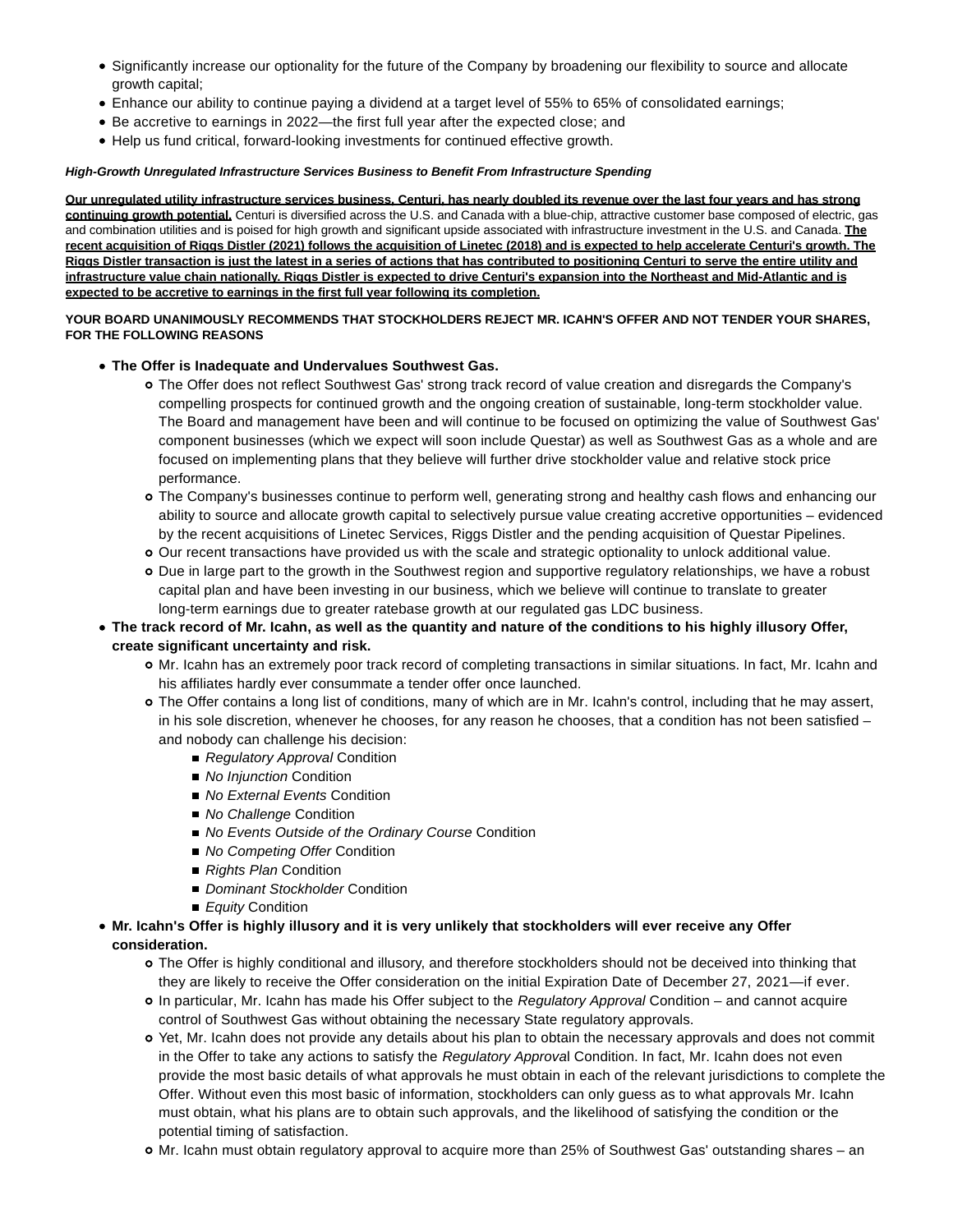amount well below the 35% that Mr. Icahn has indicated he needs if he is to extend his Offer.

o Even if Mr. Icahn eventually satisfies the Regulatory Approval Condition, the process could take up to 18 months.

- **The Offer demonstrates that Mr. Icahn has no strategic plan for Southwest Gas if he acquires control.** In connection with the Offer, Mr. Icahn states that he will continue to review "various possible business strategies" and, if he were to acquire control of the Company, "conduct a detailed review" of the Company.
	- In short, Mr. Icahn admits he has not developed any strategic plan for operating Southwest Gas.
- **The Offer is blatantly coercive and provides no protection for stockholders who do not tender. Mr. Icahn has a history of coercive actions towards minority stockholders.**
	- Stockholders face the threat that if they do not tender into the Offer, and the Offer is subsequently consummated, they may find themselves as minority stockholders in a company with a new majority or controlling stockholder and an entirely new Board selected by Mr. Icahn, with no strategic direction yet articulated and facing default on significant debt.
	- Mr. Icahn makes no mention of any intention to effect a second step merger or otherwise offer terms or protections to remaining stockholders.
	- Mr. Icahn has stated that, following the completion of the Offer, the Company may be delisted from the New York Stock Exchange and the remaining outstanding shares deregistered (in which case Southwest Gas would no longer be required to file reports with the SEC).
	- Using Mr. Icahn's own words from his Offer, he states:

"Depending upon the number of Shares purchased and the number of remaining holders of Shares, the purchase of Shares pursuant to the Offer may adversely affect the liquidity and market value of the remaining Shares held by the public."

These events would almost certainly lead to a substantial decline in value of the remaining outstanding shares.

# **YOUR BOARD REMAINS COMMITTED TO TAKING THE NECESSARY STEPS TO ENHANCE STOCKHOLDER VALUE AND POSITION THE COMPANY FOR LONG-TERM SUCCESS.**

While Mr. Icahn has offered an inadequate, self-serving and opportunistic proposal with dubious motivations, **the Southwest Gas Board and management team are executing a clear and detailed strategy to create value.** Your Board and management team remain committed to taking actions consistent with their focus on long-term stockholder value creation.

Southwest Gas stockholders are encouraged to send a clear message to Mr. Icahn that you will not allow him to pursue his self-serving agenda and will not permit him to take control of Southwest Gas for a price below the Company's value. Tendering into Mr. Icahn's Offer would only encourage Mr. Icahn in his opportunistic attempt to acquire Southwest Gas at the inadequate price of \$75 per share – a price that is also contingent upon a long list of ambiguous and illusory requirements.

The enclosed Schedule 14D-9 contains a complete discussion of these and other significant factors contributing to your Board's recommendation. For the reasons described above and in the enclosed Schedule 14D-9, **your Board unanimously recommends that you REJECT THE OFFER and NOT TENDER your shares pursuant to the Offer.**

We urge stockholders to read the Schedule 14D-9 carefully and in its entirety so you will be fully informed as to your Board's recommendation.

Thank you for your continued support as we work to protect your investment and deliver enhanced stockholder value creation.

Sincerely,

Michael J Melarkey John P. Hester

Chairman of the Board President and Chief Executive Officer

If you have any questions regarding the Schedule 14D-9, please contact the Company's Information Agent, Innisfree M&A Incorporated, at: (877) 825-8621 (toll free from the U.S. or Canada) or +1 (412) 232-3651 (from other locations).

Lazard and Moelis & Company LLC are serving as financial advisors to Southwest Gas and Morrison & Foerster LLP and Cravath, Swaine & Moore LLP are serving as legal advisors.

# **About Southwest Gas Holdings, Inc.**

Southwest Gas Holdings, Inc., through its subsidiaries, engages in the business of purchasing, distributing and transporting natural gas, and providing comprehensive utility infrastructure services across North America. Southwest Gas Corporation, a wholly owned subsidiary, safely and reliably delivers natural gas to over two million customers in Arizona, California and Nevada. Centuri Group, Inc., a wholly owned subsidiary, is a comprehensive utility infrastructure services enterprise dedicated to delivering a diverse array of solutions to North America's gas and electric providers.

# **How to Find Further Information**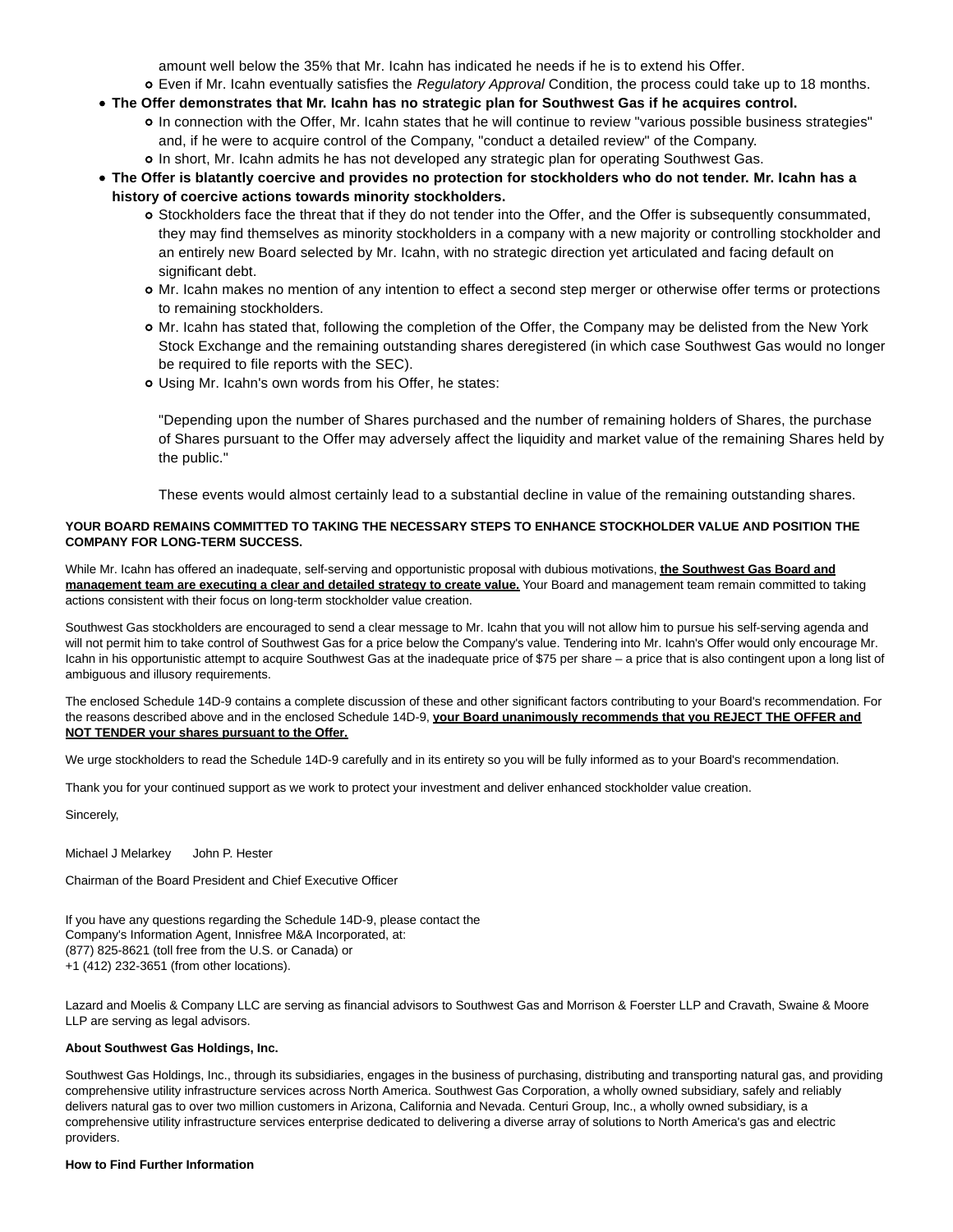This communication does not constitute a solicitation of any vote or approval in connection with the 2022 annual meeting of stockholders of Southwest Gas Holdings, Inc. (the "Company") (the "Annual Meeting"). In connection with the Annual Meeting, the Company will file a proxy statement with the U.S. Securities and Exchange Commission ("SEC"), which the Company will furnish, with any other relevant information or documents, to its stockholders in connection with the Annual Meeting. BEFORE MAKING ANY VOTING DECISION, WE URGE STOCKHOLDERS TO READ THE PROXY STATEMENT (INCLUDING ALL AMENDMENTS AND SUPPLEMENTS THERETO) AND OTHER DOCUMENTS WHEN SUCH INFORMATION IS FILED WITH THE SEC CAREFULLY AND IN THEIR ENTIRETY WHEN THEY BECOME AVAILABLE, BECAUSE THEY WILL CONTAIN IMPORTANT INFORMATION ABOUT THE COMPANY AND THE ANNUAL MEETING. The proposals for the Annual Meeting will be made solely through the proxy statement. In addition, a copy of the proxy statement (when it becomes available) may be obtained free of charge from [www.swgasholdings.com/proxymaterials.](https://c212.net/c/link/?t=0&l=en&o=3352076-1&h=316737885&u=https%3A%2F%2Fprotect-us.mimecast.com%2Fs%2FWGvoCR65kXUvGEQxQHN_gmC%3Fdomain%3Dswgasholdings.com&a=www.swgasholdings.com%2Fproxymaterials) Security holders also will be able to obtain, free of charge, copies of the proxy statement and any other documents filed by Company with the SEC in connection with the Annual Meeting at the SEC's website at [http://www.sec.gov,](http://www.sec.gov/) and at the companies' website at [www.swgasholdings.com.](https://c212.net/c/link/?t=0&l=en&o=3352076-1&h=529660936&u=http%3A%2F%2Fwww.swgasholdings.com%2F&a=www.swgasholdings.com)

### **Important Information for Investors and Stockholders**

This communication does not constitute an offer to buy or solicitation of an offer to sell any securities. In response to the tender offer for the shares of the Company commenced by IEP Utility Holdings LLC and Icahn Enterprises Holdings L.P., the Company has filed a solicitation/recommendation statement on Schedule 14D-9 with the SEC. INVESTORS AND STOCKHOLDERS OF SOUTHWEST GAS HOLDINGS ARE URGED TO READ THE SOLICITATION/RECOMMENDATION STATEMENT AND OTHER DOCUMENTS FILED WITH THE SEC CAREFULLY IN THEIR ENTIRETY BECAUSE THEY WILL CONTAIN IMPORTANT INFORMATION. Investors and stockholders may obtain a free copy of these documents free of charge at the SEC's website a[t www.sec.gov,](https://c212.net/c/link/?t=0&l=en&o=3352076-1&h=3642017783&u=https%3A%2F%2Fprotect-us.mimecast.com%2Fs%2F8YouCqx2koCnqE8jfZq5gX%3Fdomain%3Dsec.gov&a=www.sec.gov) and at the Company's website a[t www.swgasholdings.com.](https://c212.net/c/link/?t=0&l=en&o=3352076-1&h=1108928655&u=https%3A%2F%2Fprotect-us.mimecast.com%2Fs%2F_trJCv2jpwiqQY7ztzzalR%3Fdomain%3Dswgasholdings.com&a=www.swgasholdings.com) In addition, copies of these materials may be requested from the Company's information agent, Innisfree M&A Incorporated, toll-free at (877) 825-8621.

#### **Forward-Looking Statements**

This document contains forward-looking statements within the meaning of Section 27A of the Securities Act of 1933, as amended, and Section 21E of the Securities Exchange Act of 1934, as amended. These statements are based on current expectations, estimates and projections about, among others, the industry, markets in which Southwest Gas Holdings, Inc. (the "Company," "Southwest Gas Holdings," "SWX," or "we") operates, and the matters described in this press release. While the Company's management believes the assumptions underlying its forward-looking statements and information are reasonable, such information is necessarily subject to uncertainties and may involve certain risks, many of which are difficult to predict and are beyond the control of the Company's management. A number of important factors affecting the business and financial results of the Company could cause actual results to differ materially from those stated in the forward-looking statements. These factors include, but are not limited to, the timing and amount of rate relief, changes in rate design, customer growth rates, the effects of regulation/deregulation, tax reform and related regulatory decisions, the impacts of construction activity at Centuri, future earnings trends, seasonal patterns, and the impacts of stock market volatility. In addition, the Company can provide no assurance that its discussions about future operating margin, operating income, pension costs, COLI results, and capital expenditures of the natural gas segment will occur. Likewise, the Company can provide no assurance that discussions regarding utility infrastructure services segment revenues, operating income as a percentage of revenues, interest expense, and noncontrolling interest amounts will transpire, nor assurance regarding acquisitions or their impacts, including management's plans related thereto, such as that currently planned in regard to Riggs Distler & Company, Inc. and the pending acquisition of Dominion Energy Questar Pipeline, LLC and related entities (the "Questar Pipeline Group"). Additional risks include the occurrence of any event, change or other circumstances that could give rise to the termination of the Sale and Purchase Agreement by and between Dominion Energy Questar Corporation and the Company (the "Questar Purchase Agreement"), the outcome of any legal proceedings that may be instituted against the Company and others following announcement of the Questar Purchase Agreement, risks that the proposed transaction disrupts current plans and operations, the risks related to the ability of the Company to integrate the Questar Pipeline Group, the amount of the costs, fees, expenses and charges related to the transaction and the actual terms of certain financings that will be obtained for the transaction, potential negative impacts to the Company's credit ratings as a result of the transaction, the disruption to the Company's stock price and the costs, fees, expenses and charges related to, and the distraction of management's attention in connection with, any proxy contest or other stockholder related or similar matters, as well as other risks that are set forth under "Risk Factors" in the Company's Annual Report on Form 10-K for the year ended December 31, 2020, the Company's Quarterly Reports on Form 10-Q for the quarter ended June 30, 2021 and September 30, 2021 and in future filings with the SEC. All forward-looking statements speak only as of the date of this press release. All subsequent written and oral forward-looking statements attributable to the Company or any person acting on its behalf are qualified by the cautionary statements in this section. The Company undertakes no obligation to update or publicly release any revisions to forward-looking statements to reflect events, circumstances or changes in expectations after the date of this press release.

#### **Participants in the Solicitation**

The directors and officers of the Company may be deemed to be participants in the solicitation of proxies in connection with the Annual Meeting. Information regarding the Company's directors and officers and their respective interests in the Company by security holdings or otherwise is available in its most recent Annual Report on Form 10-K filed with the SEC and its most recent definitive Proxy Statement on Schedule 14A filed with the SEC. Additional information regarding the interests of such potential participants is or will be included in the proxy statement for the Annual Meeting and other relevant materials to be filed with the SEC, when they become available.

#### **Contacts**

For investor information, contact: Ken Kenny (702) 876-723[7 ken.kenny@swgas.com;](mailto:ken.kenny@swgas.com) or Innisfree M&A Incorporated, Scott Winter/Jennifer Shotwell/Jon Salzberger, (212) 750-5833

For media information, contact: Sean Corbett (702) 876-721[9 sean.corbett@swgas.com;](mailto:sean.corbett@swgas.com) or Joele Frank, Wilkinson Brimmer Katcher, Dan Katcher / Tim Lynch, (212) 355-4449

SOURCE Southwest Gas Holdings, Inc.